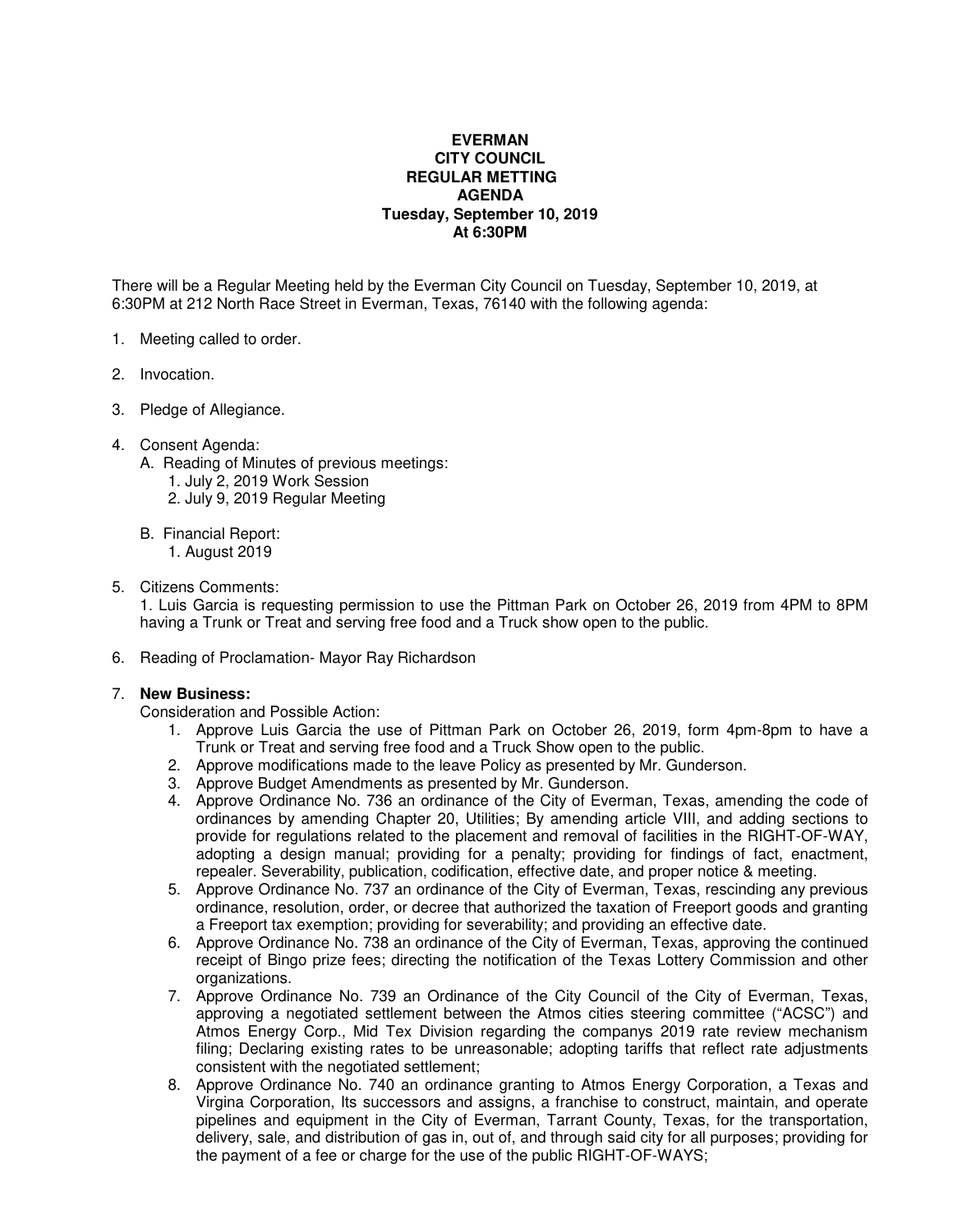- 9. Approve Interlocal Agreement between the Fort Worth Transportation Authority and the City of Everman, services from period October 1, 2019 through September 30, 2020 and the Interlocal agreement for the extra day with no charge.
- 10. Approve the City of Everman adoption of the Hart Intercivic Verity Voting System v. 2.3.1, as the voting system for the City of Everman to be used in accordance with the terms and conditions specified in the certification order issued by the Texas Secretary of State, for all forms of voting in the City of Everman, including election day voting at polling locations, early voting in person, early voting by mail, and provisional voting.
- 11. Approve job descriptions as provided for the positions of Assistant Fire Chief, Deputy Fire Chief (Fire Prevention), Deputy Fire Chief (Administrative Support), Captain Firefighter, Lieutenant Firefighter, Firefighter/Paramedic, Firefighter/EMT-B, Firefighter, Sergeant, Corporal, and Detective.
- 12. Approve Ordinance No. 741 an Ordinance of the City of Everman, Texas amending Chapter 4, Article III, Section 4-51 of the Code of Ordinances of the City of Everman, Texas captioned "Building Code Adopted" and section 4-52 captioned "Building Code Amendments" for the purpose of adopting the 2018 edition of the International Building Code and regional amendments and the amendments to the 2018 International Building Code.
- 13. Approve Ordinance No. 742 an Ordinance of the City of Everman, Texas amending Chapter 4, Article XVIII, Section 4-505 of the Code of Ordinances of the City of Everman, Texas captioned "Property Maintenance Code Adopted" and section 4-505.1 captioned "Property Maintenance Code Amendments" for the purpose of adopting the 2018 Edition of the Internationl Property Maintenance Code; Repealing ordinances or parts of ordinances in conflict herewith
- 14. Approve Ordinance No. 743 an Ordinance of the City of Everman, Texas amending Chapter 4, Article V, Division 1, Section 4-103 of the Code of Ordinances of the City of Everman, Texas captioned "Electrical Code Adopted" for the purpose of adopting the 2017 Edition of the National Electrical Code and regional amendments; Repealing ordinances or parts of ordinances in conflict herewith
- 15. Approve Ordinance No. 744 an Ordinance of the City of Everman, Texas amending chapter 4, Article XVI, section 4-495 and section 4-496 of the code of Ordinances of the City of Everman, Texas captioned "Energy conservation Code amendments" Respectively, for the purpose of adopting the 2018 edition of the International Energy Management code and the energy provisions of the 2018 International Residential code with regional amendments; repealing ordinances or parts of ordinances in conflict herewith
- 16. Approve Ordinance No. 745 an Ordinance of the City of Everman, Texas amending Chapter 4, Article XI, section 4-411 captioned "swimming Pool and Spa Code Adopted" and 4-412 captioned "swimming Pool and Spa Code amendments" of the code of ordinances of the City of Everman, Texas for the purpose of adopting the 2018 Edition of the International Swimming Pool and Spa Code and regional amendments; Repealing ordinances or parts of ordinances in conflict herewith
- 17. Approve Ordinance No. 746 an Ordinance of the City of Everman, Texas amending Chapter 4, Article XVII, section 4-500 captioned "existing Building Code adopted" and section 4-501 captioned "existing Building Code amendments" of the code of ordinances of the City of Everman, Texas for the purpose of adopting the 2018 edition of the International Existing building code and regional amendments; repealing ordinances or parts of ordinances in conflict herewith
- 18. Approve Ordinance No. 747 an Ordinance of the City of Everman, Texas amending Chapter 4, Article VI, section 4-246 captioned "Residential Code Adopted" and 4-247 captioned "Residential Code amendments" of the code of ordinances of the City of Everman, Texas for the purpose of adopting the 2018 Edition of the International Residential code and regional amendments; repealing ordinances or part of ordinances in conflict herewith
- 19. Approve Ordinance No. 748 an ordinance of the City of Everman, Texas amending Chapter 4, Article VIII, division 1, section 4-321 captioned "Plumbing Code Adopted" and section 4-322 captioned "Plumbinf Code Amendments" of the code of ordinances of the City of Everman, Texas for the purpose of adopting the 2018 edition of the International Plumbing code and regional amendments; repealing ordinances or parts of ordinances in conflict herewith
- 20. Approve Ordinance No. 749 an Ordinance of the City of Everman, Texas amending Chapter 4, Article VII, division 1, section 4-271 captioned "Mechanical Code Adopted" and section 4-272 captioned "Mechanical Code Amendments of the City of Everman, Texas for the purpose of adopting the 2018 edition of the International Mechanical Code and regional amendments; repealing ordinances or parts of ordinances in conflict herewith
- 21. Approve Ordinance No. 750 an ordinance of the City of Everman, Texas amending Chapter 4, article XV, section 4-490 captioned "Fuel gas code adopted" and section 4-491 captioned "Fuel